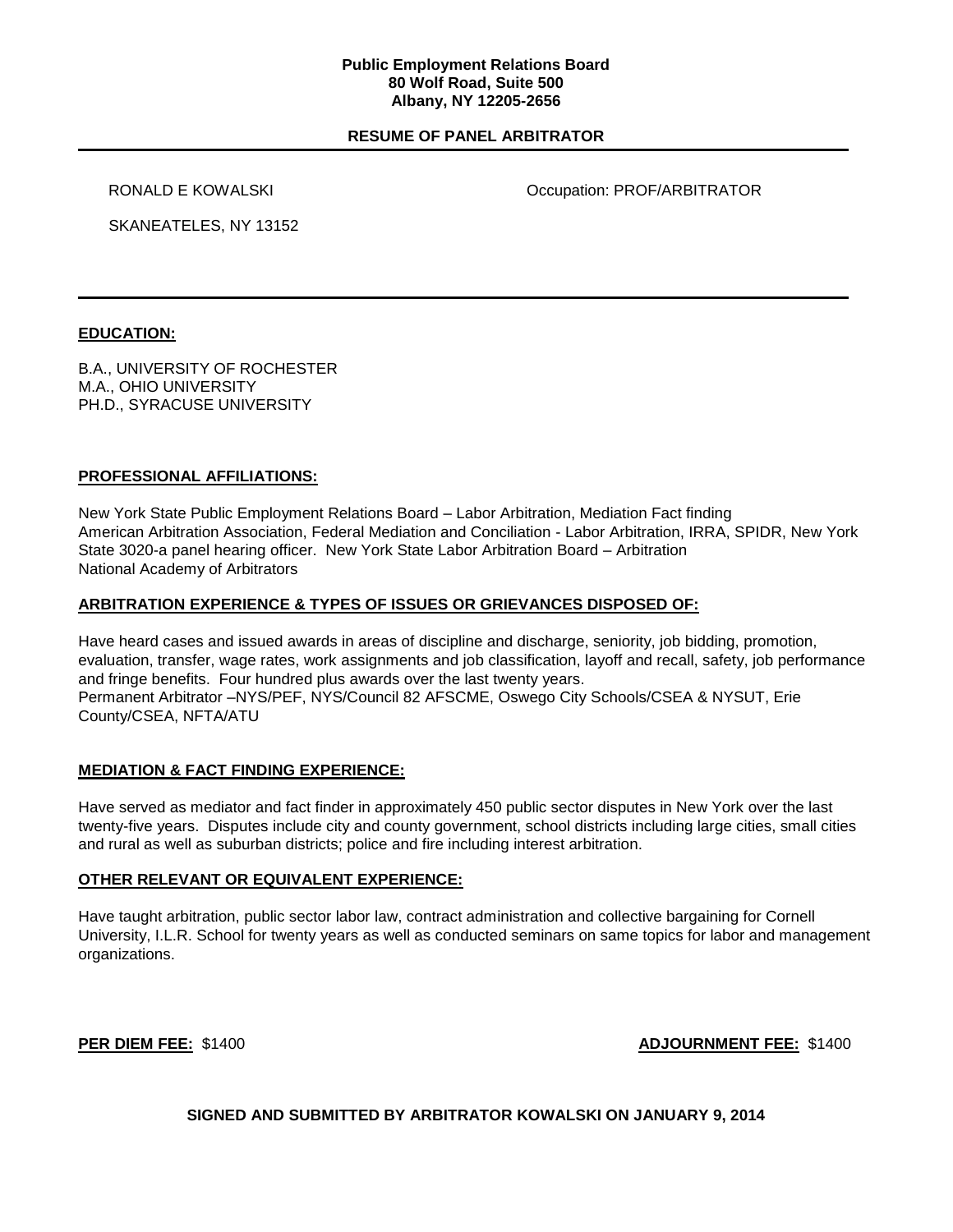#### **Public Employment Relations Board 80 Wolf Road, Suite 500 Albany, NY 12205-2656**

## **BILLING DISCLOSURE STATEMENT**

## ARBITRATOR'S NAME: **RONALD E KOWALSKI**

The following is a description of my fees and expenses:

#### A) HEARING TIME.

- (1) My per diem is **\$1400** for each day or any part thereof spent hearing a case.
- (2) If a hearing day exceeds \_\_\_ hours, I charge:
	- \_\_\_\_\_ a second full per diem \_\_\_\_\_ a prorated per diem
	- **X**<sub>\_\_</sub> no additional charge \_\_\_\_\_\_\_ other (describe)
- (3) Additional comments:
- B) STUDY TIME.
	- (1) I charge **\$1400** for each day spent in preparation of the opinion and award.
	- (2) This charge **X\_** will \_\_ will not be prorated for partial days devoted to such preparation.
	- (3) Additional comments:

#### C) TRAVEL TIME AND EXPENSES.

- (1) When travel time plus hearing time exceeds \_\_\_\_\_ hours in a calendar day:
	- \_**X \_** Not applicable (no additional charge)
	- \_\_\_\_\_ I charge as follows (describe):
- (2) I charge for actual, travel-related expenses incurred in connection with the case \_**X**\_\_YES \_\_\_\_ NO.
- Where appropriate, a mileage charge for auto travel will be billed at:
	- **X** Prevailing IRS rate \_\_\_\_\_\_\_\_\_\_\_\_\_\_\_\_\_\_ Other (describe):
- (3) When the scheduled hearing day(s) requires an overnight stay:
	- \_\_ \_ There is no charge, other than for lodging and subsistence.
	- \_\_**X**\_ I charge as follows (describe): ONE HALF DAY
- (4) Additional Comments: